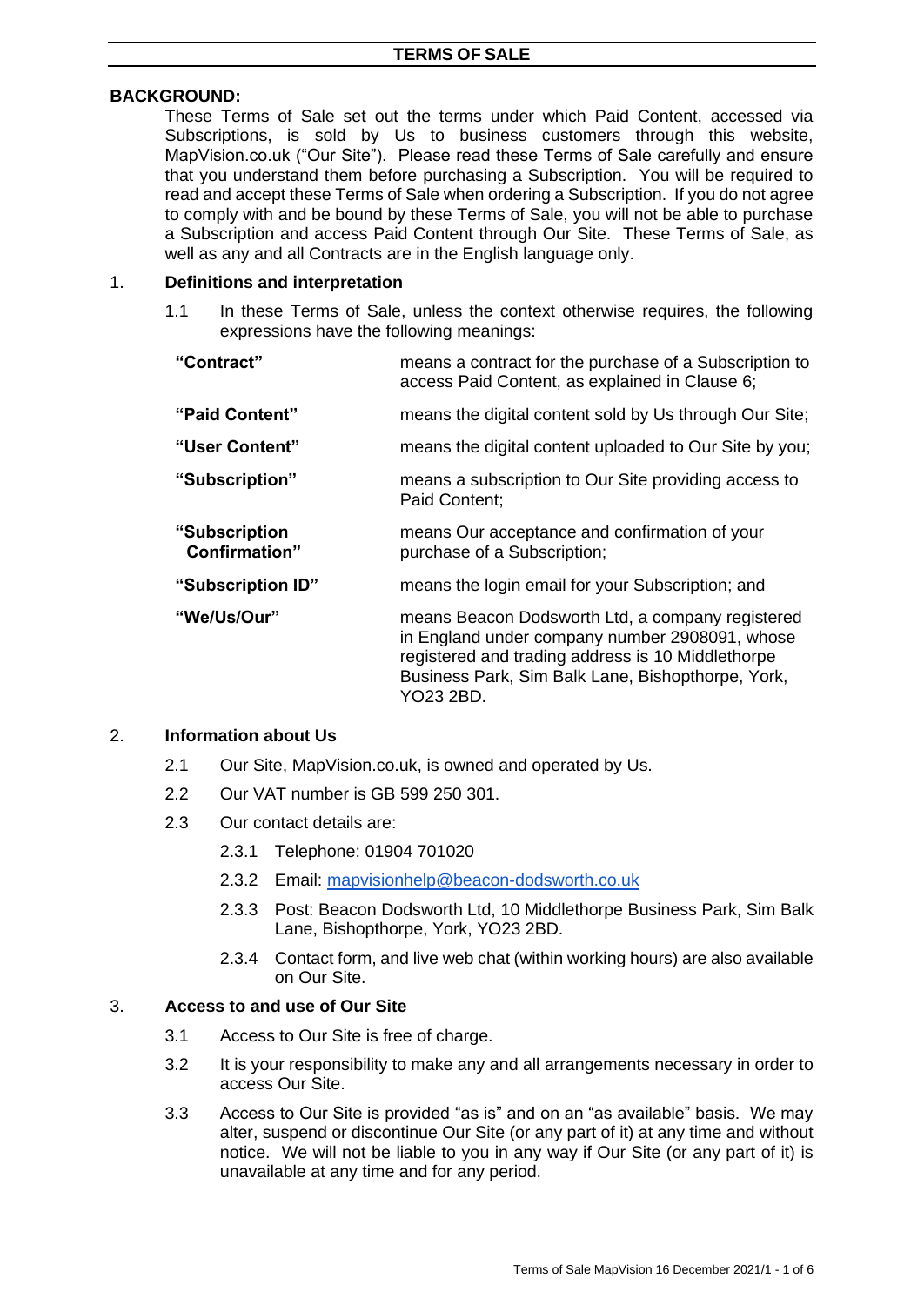3.4 Use of Our Site is subject to Our [Website Terms of Use.](https://beacon-dodsworth.co.uk/footer/legal/) Please ensure that you have read them carefully and that you understand them.

### 4. **Business customers**

- 4.1 These Terms of Sale apply to business customers only.
- 4.2 These Terms of Sale constitute the entire agreement between Us and you with respect to your purchase of Subscriptions and Paid Content from Us. You acknowledge that you have not relied upon any statement, representation, warranty, assurance, or promise made by or on behalf of Us that is not set out in these Terms of Sale and that you shall have no claim for innocent or negligent misrepresentation or negligent misstatement based upon any statement herein.

# 5. **Subscriptions and pricing**

- 5.1 We may from time to time change Our prices. Changes in price will not affect any Subscription that you have already purchased but will apply to any subsequent renewal or new Subscription.
- 5.2 We make all reasonable efforts to ensure that all prices shown on Our Site are correct at the time of going online. All pricing information is reviewed and updated annually. Changes in price will not affect any order that you have already placed.
- 5.3 If We discover an error in the price or description of your Subscription after your order is processed, We will inform you immediately and make all reasonable efforts to correct the error.
- 5.4 If you choose to renew your Subscription earlier than the expiry date of your current Subscription, the additional days will be added to the date of the new Subscription. Your start and expiry dates of all subscriptions are available on Our Site, detailed in the purchase history of the Account tab.

## 6. **Orders – How Contracts are formed**

- 6.1 Our Site will guide you through the process of purchasing a Subscription. Before completing your purchase, you will be given the opportunity to review your order and amend it. Please ensure that you have checked your order carefully before submitting it.
- 6.2 If, during the order process, you provide Us with incorrect or incomplete information, please contact Us as soon as possible. We will not be responsible for any delay in the availability of Paid Content that results from you providing incorrect or incomplete information.
- 6.3 No part of Our Site constitutes a contractual offer capable of acceptance. Your order to purchase a Subscription constitutes a contractual offer that We may, at Our sole discretion, accept. Our acceptance is indicated by Us sending you a Subscription Confirmation by email. Only once We have sent you a Subscription Confirmation will there be a legally binding Contract between Us and you.
- 6.4 Subscription Confirmations shall contain the following information:
	- 6.4.1 Your Subscription ID;
	- 6.4.2 Confirmation of the Subscription ordered;
	- 6.4.3 Fully itemised pricing for your Subscription including taxes;
	- 6.4.4 The duration of your Subscription;
	- 6.4.5 Your business name, address and if applicable VAT number for the purpose of issuing a VAT invoice.
- 6.5 In the unlikely event that We do not accept or cannot fulfil your order for any reason, We will contact you. No payment will be taken under normal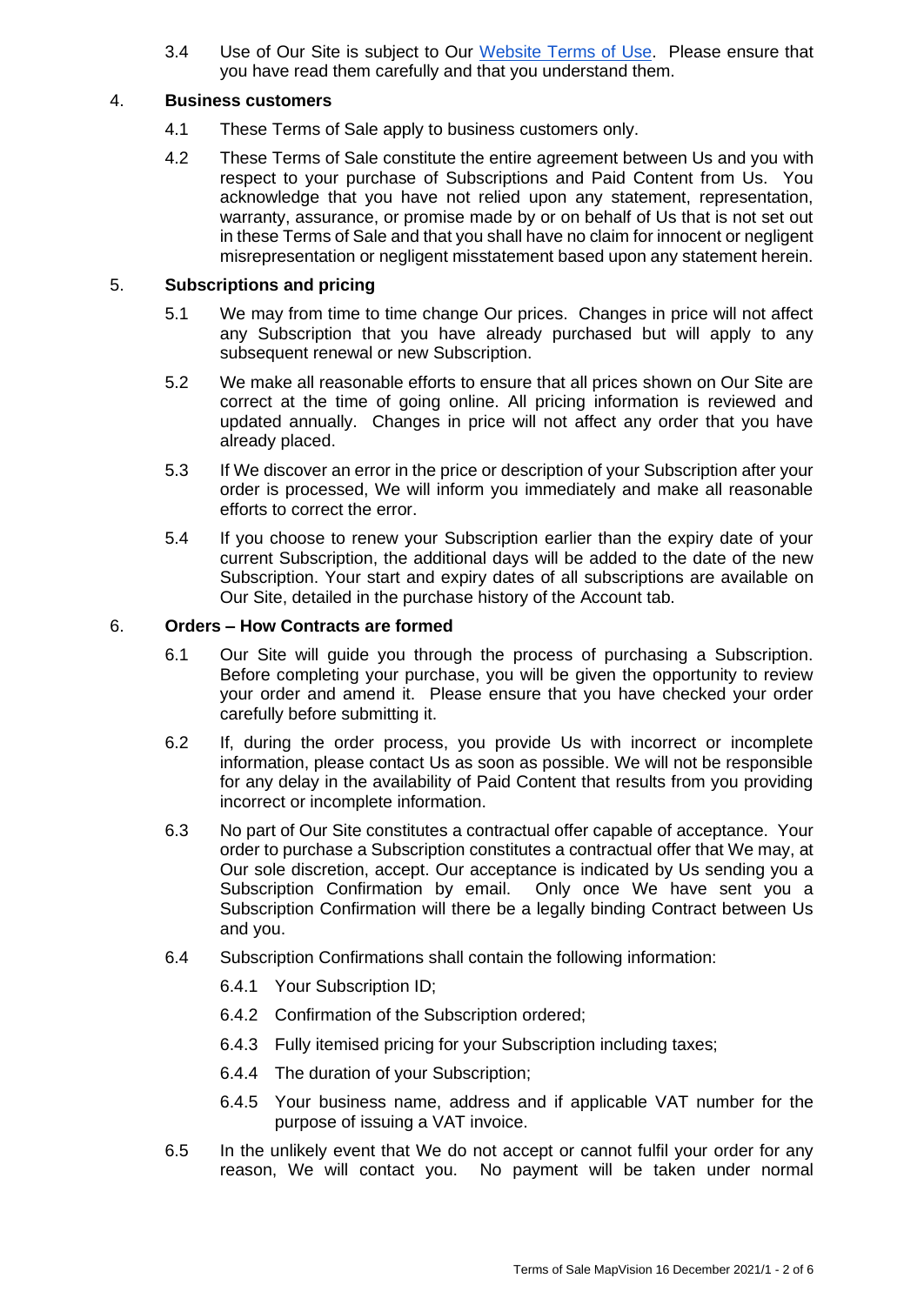circumstances. If We have taken payment any such sums will be refunded to you.

## 7. **Payment and Refunds**

- 7.1 Payment for Subscriptions must always be made in advance. Your chosen payment method will be charged when We process your order and send you a Subscription Confirmation.
- 7.2 Payments due must be made in full, without any set-off, counterclaim, deduction, or withholding (except where any deduction or withholding of tax is required by law).
- 7.3 We accept the following methods of payment on Our Site:
	- 7.3.1 PayPal; you do not need a PayPal account to pay, you may use credit and debit cards through PayPal.
- 7.4 If you are unable to pay through PayPal, please contact Us using the details in Clause 2.3.
- 7.5 If you believe that We have charged you an incorrect amount, please contact Us using the details provided in Clause 2.3.
- 7.6 Your purchase history is detailed within the Account tab on Our Site.
- 7.7 Any refunds due under Clause 6.5, Clause 11.2, Clause 12, and Clause 14 will be paid to you within 14 calendar days of the date on which the Contract is cancelled and will be made using the same payment method that you used when ordering the Subscription.

# 8. **Provision and availability of Paid Content**

- 8.1 Paid Content appropriate to your Subscription will be available to you immediately when We send you a Subscription Confirmation and will continue to be available for the duration of your Subscription, or until the Contract is otherwise ended.
- 8.2 In some limited circumstances, We may need to suspend the provision of Paid Content (in full or in part) for one or more of the following reasons:
	- 8.2.1 To fix technical problems or to address minor technical changes and security issues;
	- 8.2.2 To update the Paid Content to comply with relevant changes in the law or other regulatory requirements; or
	- 8.2.3 To make more significant changes to the Paid Content.
- 8.3 If We need to suspend availability of the Paid Content for any of the reasons set out in sub-Clause 8.2, We will inform you in advance of the suspension and explain why it is necessary (unless We need to suspend availability for urgent or emergency reasons, in which case We will inform you as soon as reasonably possible after suspension). Your Subscription will be extended by a period equivalent to the length of the suspension (unless the period of suspension is less than 1 calendar day). If the suspension lasts (or We tell you that it is going to last) for more than 3 calendar days, or there are multiple suspensions of less than 1 calendar day within 7 calendar days, you may end the Contract as described below in sub-Clause 12.2.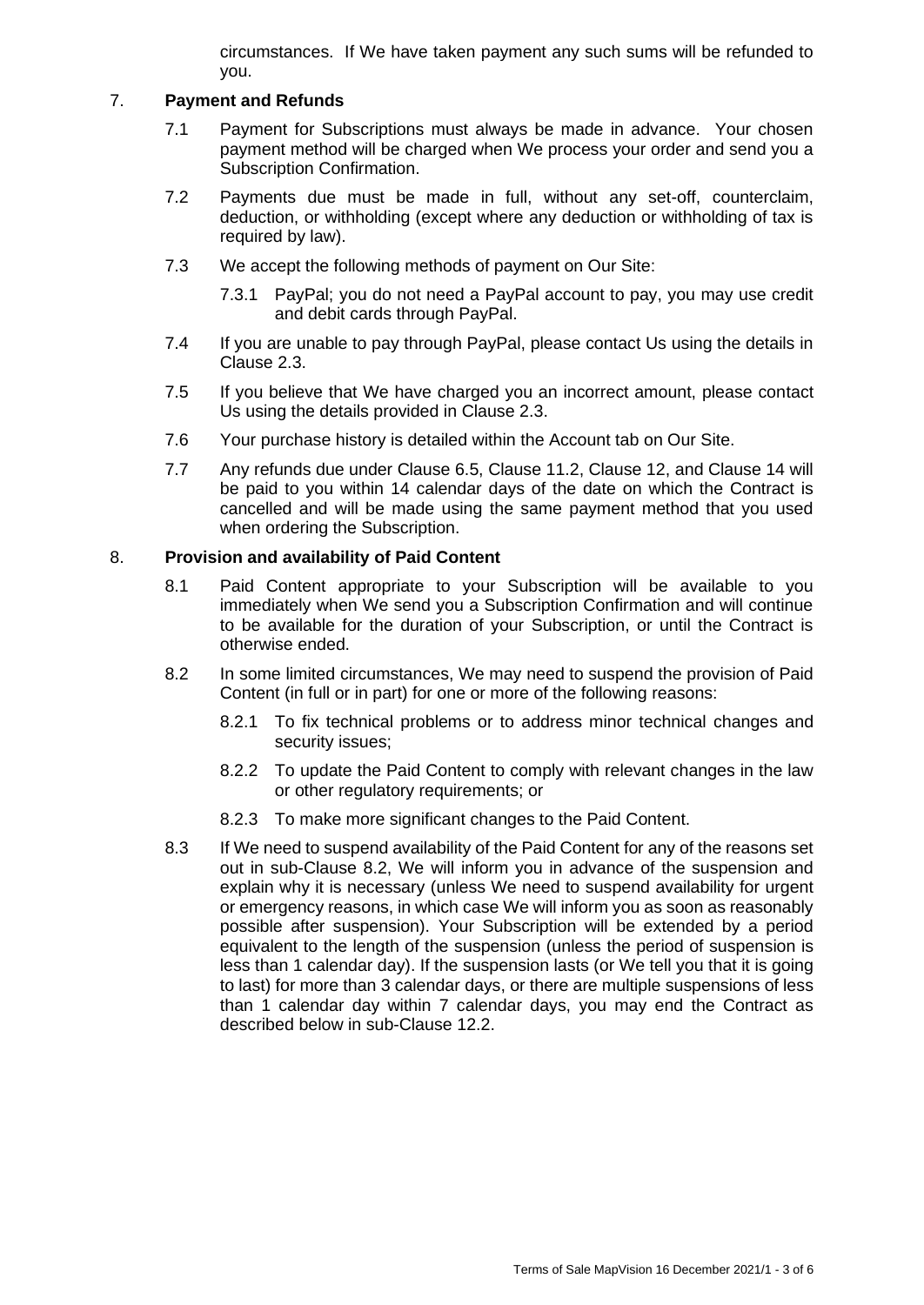## 9. **Data access and security**

- 9.1 Any data imported into MapVision will be protected with standard SSL web encryption and hosted on our servers.
- 9.2 Each user is responsible for creating a unique password and keeping it secure. We recommend using a long password (more than 8 characters). Changing your password regularly ensures that your account remains secure.
- 9.3 When your subscription ends, your data and any projects created on MapVision will remain stored for a period of 12 months. If you renew during this period, existing data and projects will again become fully editable to you. If no renewal is made within 12 months, your data and projects will be permanently deleted. If read-only access is still required at the end of this period, access can be granted by arrangement at a rate of £75 plus VAT per annum.

# 10. **Licence**

10.1 When you purchase a Subscription to access Paid Content, We will grant you a limited, non-exclusive, non-transferable, non-sublicensable licence to access and use the relevant Paid Content for commercial purposes. The licence granted to you does not give you any rights in Our Paid Content (including any material that We may licence from third parties).

# 11. **Ending Your Subscription**

- 11.1 You may cancel your Subscription at any time, however subject to Clause 6.5, Clause 11.2, Clause 12, and Clause 14, We cannot offer any refunds and you will continue to have access to the Paid Content for the remainder of your current Subscription (up until the renewal or expiry date, as applicable), whereupon the Contract will end.
- 11.2 If you purchase a Subscription by mistake (or allow your Subscription to renew by mistake), please inform Us as soon as possible and do not attempt to access any Paid Content. Provided you have not accessed any Paid Content since the start date (or renewal date, as appropriate) of the Subscription We will be able to cancel the Subscription and issue a full refund. If you have accessed any Paid Content once the Subscription has started, We will not be able to offer any refund and you will continue to have access to the Paid Content for the remainder of the Subscription (up until the renewal or expiry date, as applicable).
- 11.3 If you wish to exercise your right to cancel under this Clause 11, you may inform Us of your cancellation in writing providing Us with your name, address, email address, telephone number, and Subscription ID. Cancellation by email or by post (using a recognised traceable method) is effective from the date on which you send Us your message. See clause 2.3 for Our contact details.

# 12. **Ending the Contract**

- 12.1 You may end the Contract at any time if We have informed you of a forthcoming change to your Subscription or the Paid Content (as described in Clause 8.2), or to these Terms of Sale that you do not agree to. If the change is set to take effect or apply to you before the end of your current Subscription, We will issue you with a pro-rated refund equal to the remaining time left in that Subscription. If the change will not take effect or apply to you until the expiry of your current Subscription, the Contract will end at the end of that Subscription period and you will continue to have access to the Paid Content until that date.
- 12.2 You may end the contract immediately if We have:
	- 12.2.1 Suspended availability of the Paid Content for more than 3 calendar days, or;
	- 12.2.2 Informed you that We are going to suspend availability for more than 3 calendar days, or;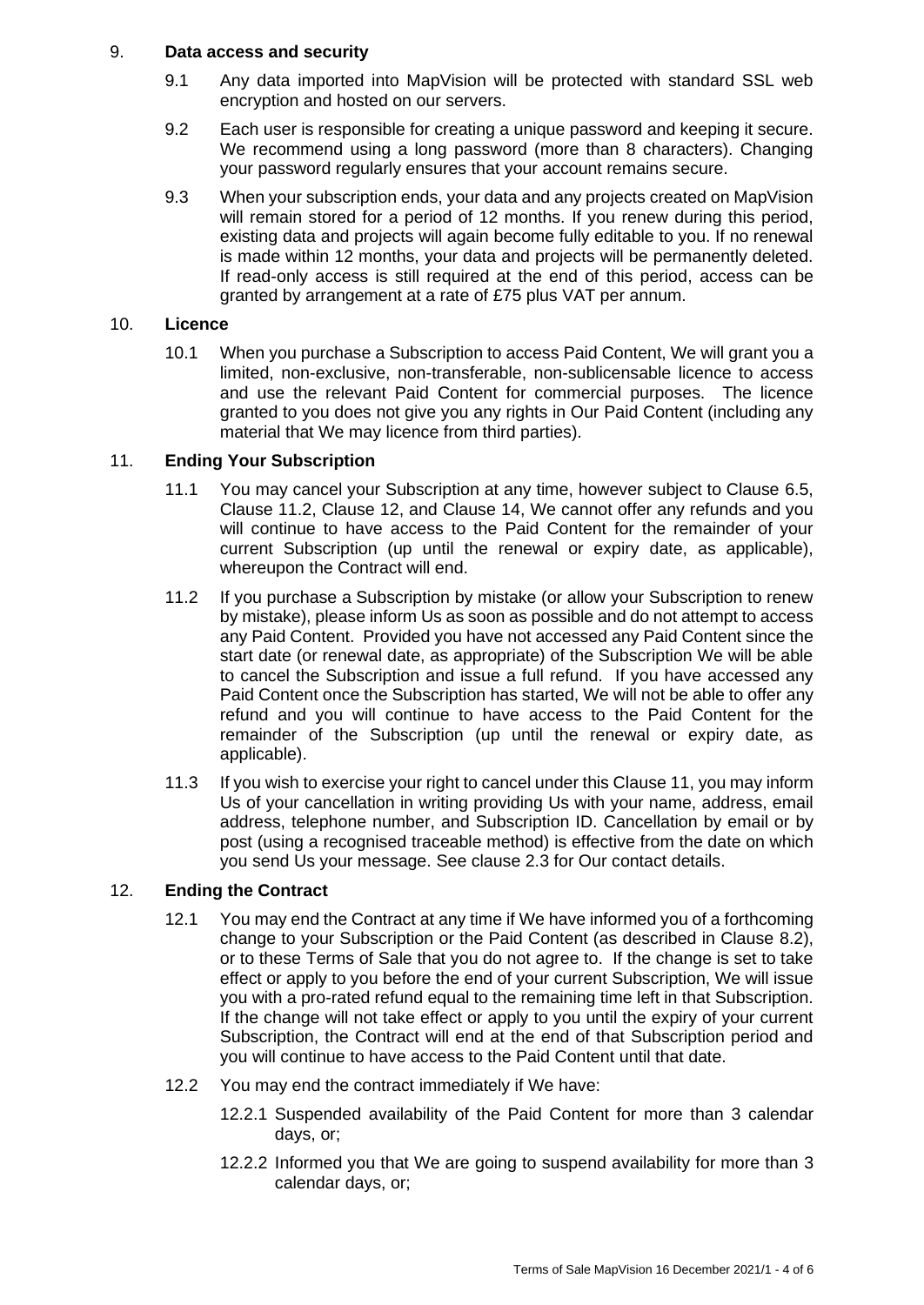- 12.2.3 Informed you the availability of the Paid Content is delayed because of events outside of Our control for more than 3 calendar days, or;
- 12.2.4 Informed you of an error in the price or description of your Subscription or the Paid Content.
- 12.3 If you end the Contract for the reasons described in Clause 12.2, We will issue you with a prorated refund, see Clause 7.7.
- 12.4 You also have a legal right to end the Contract at any time if We are in breach of it. You may also be entitled to a full or partial refund and compensation.

## 13. **Informing Us of your cancellation**

13.1 If you wish to exercise your right to cancel under Clause 11 and Clause 12, you may inform Us of your cancellation in writing providing Us with your name, address, email address, telephone number, and Subscription ID. Cancellation by email or by post (using a recognised traceable method) is effective from the date on which you send Us your message. See clause 2.3 for Our contact details.

#### 14. **Our Liability**

- 14.1 Subject to sub-Clause 14.3, We will not be liable to you, whether in contract, tort (including negligence), breach of statutory duty, or otherwise, for any loss of profit, loss of business, interruption to business, for any loss of business opportunity, or for any indirect or consequential loss arising out of or in connection with any contract between you and Us.
- 14.2 Subject to sub-Clause 14.3, Our total liability to you for all other losses arising out of or in connection with any contract between you and Us, whether in contract, tort (including negligence), breach of statutory duty, or otherwise, shall be 100% of the total sum paid by you under the contract in question.
- 14.3 Nothing in these Terms of Sale seeks to limit or exclude Our liability for death or personal injury caused by Our negligence (including that of Our employees); for fraud or fraudulent misrepresentation; or for any other matter in respect of which liability cannot be excluded or restricted by law.

# 15. **Events outside of Our control (Force Majeure)**

- 15.1 We will not be liable for any failure or delay in performing Our obligations where that failure or delay results from any cause that is beyond Our reasonable control. Such causes include, but are not limited to: power failure, internet service provider failure, strikes, lock-outs or other industrial action by third parties, riots and other civil unrest, fire, explosion, flood, storms, earthquakes, subsidence, acts of terrorism (threatened or actual), acts of war (declared, undeclared, threatened, actual or preparations for war), epidemic or other natural disaster, or any other event that is beyond Our reasonable control.
- 15.2 If any event described under this Clause 15 occurs that is likely to adversely affect Our performance of any of Our obligations under these Terms of Sale:
	- 15.2.1 We will inform you as soon as is reasonably possible;
	- 15.2.2 We will take all reasonable steps to minimise the delay;
	- 15.2.3 To the extent that We cannot minimise the delay, Our affected obligations under these Terms of Sale (and therefore the Contract) will be suspended and any time limits that We are bound by will be extended accordingly;
	- 15.2.4 We will inform you when the event outside of Our control is over and provide details of any new dates, times or availability of Paid Content as necessary.